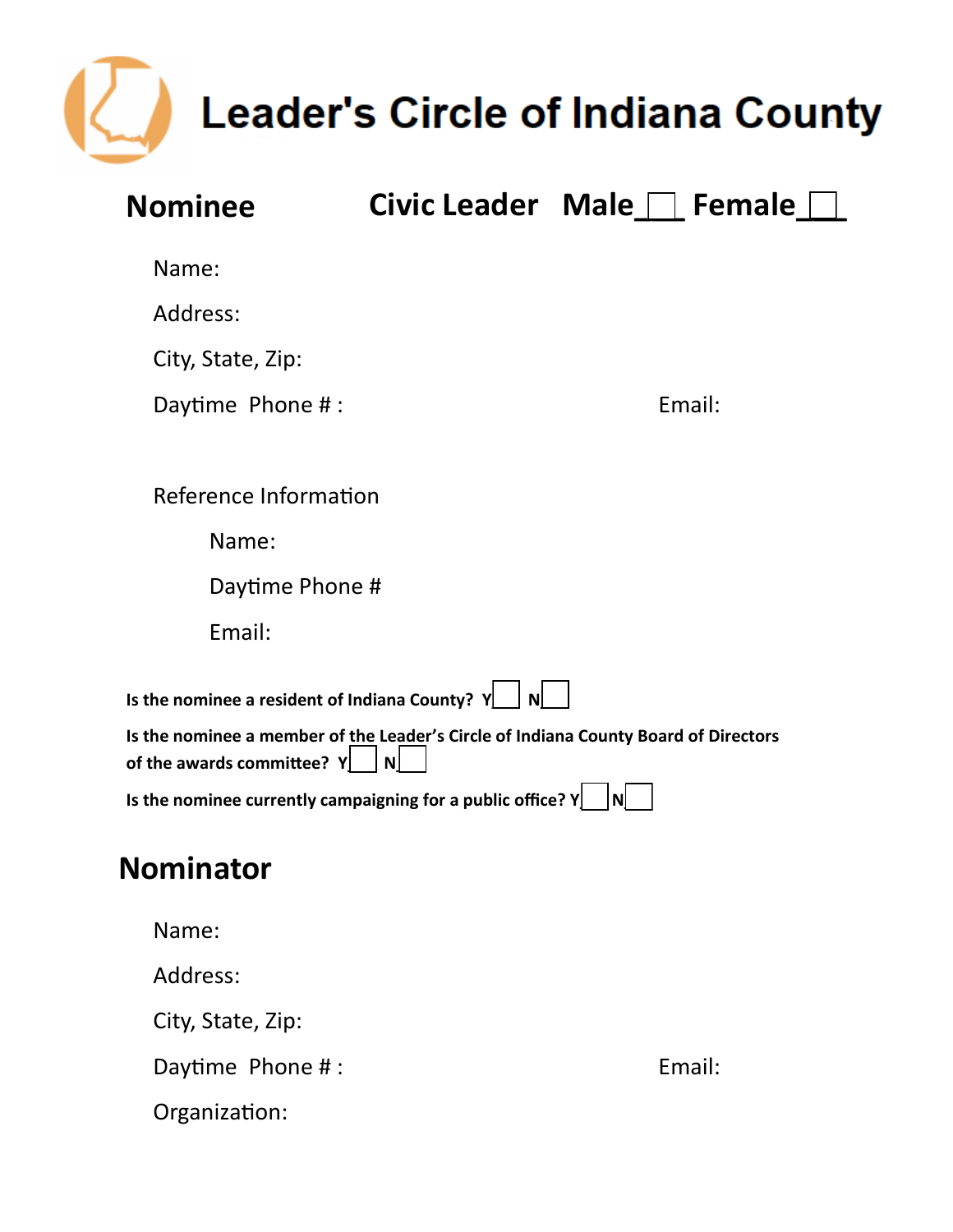**Nominee Initials** 

## **Volunteer Work**

| <b>Organization</b> | <b>Years Active</b> | <b>Leadership Positions</b> |
|---------------------|---------------------|-----------------------------|
|                     |                     |                             |
|                     |                     |                             |
|                     |                     |                             |
|                     |                     |                             |
|                     |                     |                             |
|                     |                     |                             |
|                     |                     |                             |

Criteria #1 Leadership. How does the nominee demonstrate sustained volunteer service designed to improve the quality of life in Indiana County?

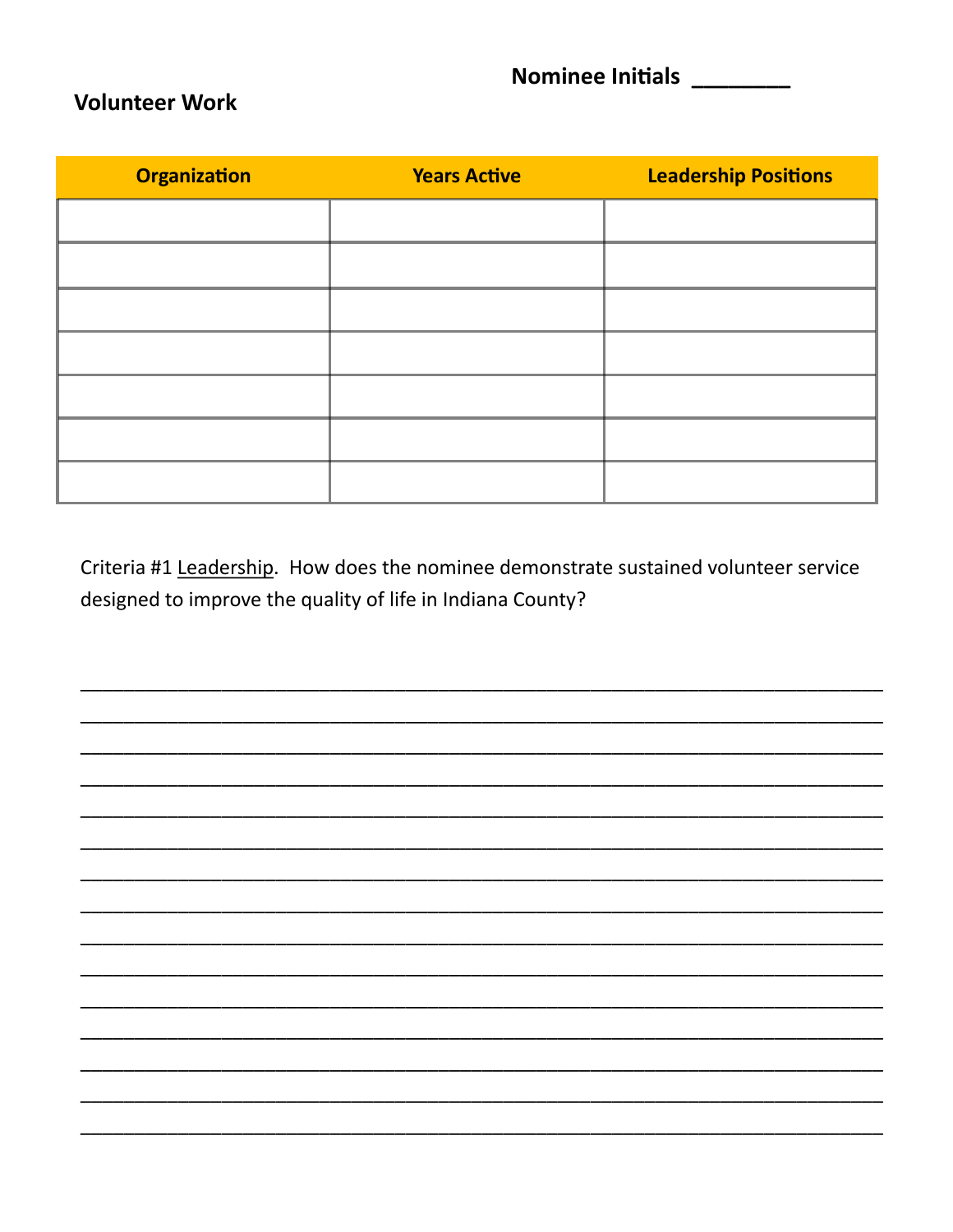## **Nominee Initials**

Criteria #2: Creativity and Initiative. How does the nominee demonstrate creativity and initiative in serving the needs of the community?

Criteria #3. List awards and honors received within the Indiana community. Describe the criteria used by the awarding organization in bestowing the honor.